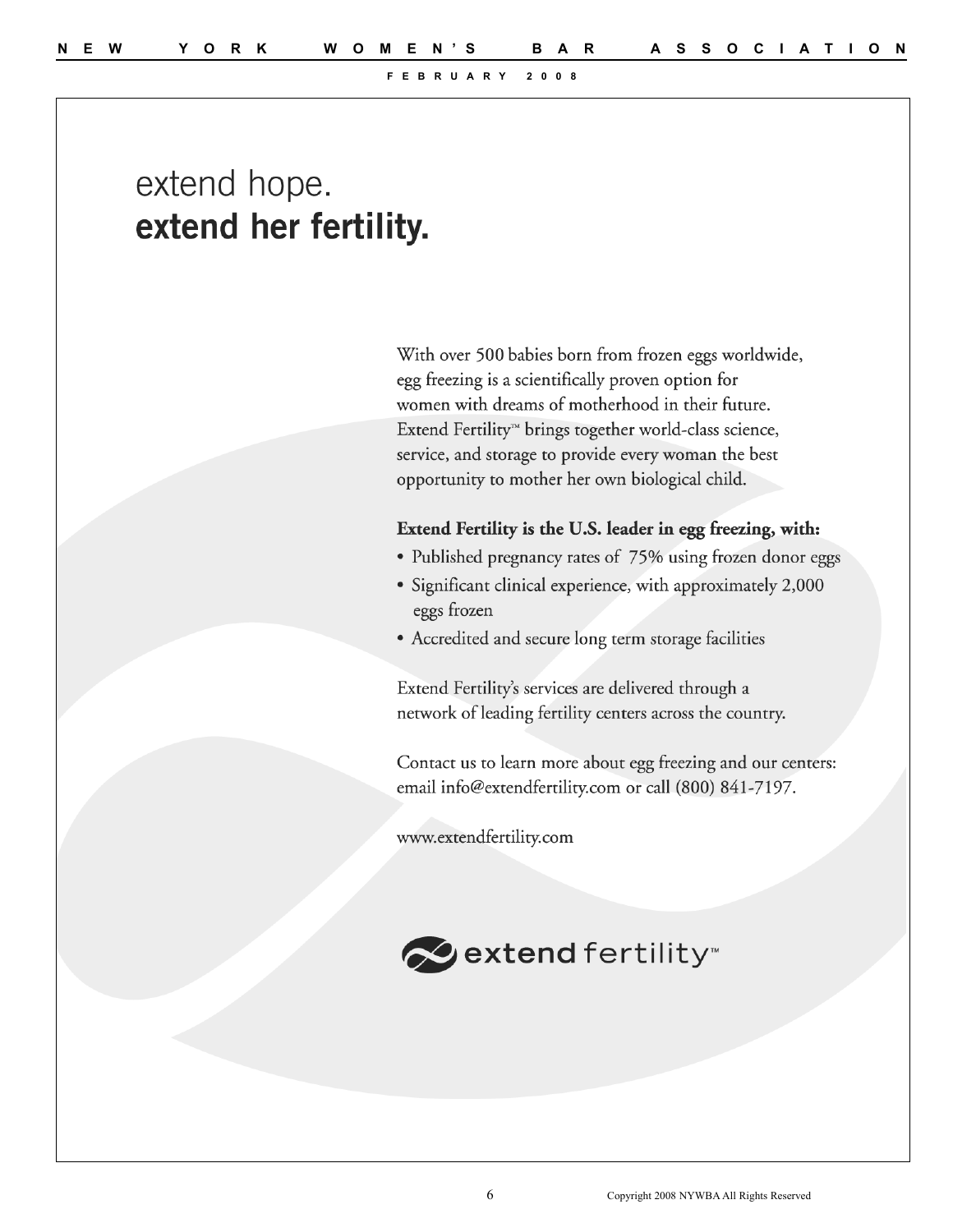## *NYWBA Annual Judges Reception*

On January 15, 2008, the NYWBA hosted its annual reception for newly elected, re-elected and newly appointed Judges of New York County at the Commerce Bank located on Madison Avenue at the corner of 42nd Street. Thanks to the generosity of Commerce Bank, NYWBA members, sitting judges and court attorneys attended for free. This was our association's fourth free event of the year.

Over 250 guests attended the reception, which honored newly elected Supreme Court Justice Paul Feinman, Civil Court Judges Andrea Masley and Robert Reed; re-elected Justices and Judges Fern Fisher, Sheila Abdus-Salaam, Harold Beeler, Lucy Billings, Dorothy Chin-Brandt, Charles Ramos; and newly appointed Appellate Division Justices Karla Moskowitz and Rolando Acosta. The event also honored special guests: the recently re-appointed Justice of the Court of Appeals, Carmen Beauchamp Ciparick, and newly appointed Presiding Justice of the Appellate Division, First Department, Jonathan Lippman.

The judiciary turned out in record number to honor their colleagues. Among those who attended were: Chief Judge Kaye; Administrative Judges Judy Harris Kluger and Jacqueline W. Silbermann (our board member); Appellate Division Justices John T. Buckley, David Friedman, Angela Mazzarelli (our board member), and Peter Tom; and Judges/Justices Eileen Bransten, Arlene Bluth, David Cohen, Matthew Cooper, Laura Drager, Helen Freedman, Ellen Gesmer, Judith Gische, Pamela Jackman Brown, Debra James, Deborah Kaplan (former WBASNY President), Barbara Kapnick, Shirley Werner Kornreich, Rita Mella, Richard Price, Martin Shulman, George Silver, Stanley Sklar, John Stackhouse, and Milton Tingling.

WBASNY President Maria Cortese attended and congratulated those being honored. Justice Lippman, a longstanding friend of the Women's Bar, reiterated his support for our concerns. Pictures from the event will be posted on our website.

The NYWBA thanks Commerce Bank for its continued support and event co-chairs Sylvia DiPietro, Myra L. Freed and Diana Browne for their efforts in making the reception such a success.



*(l. to. r.) Honorable Jacqueline Winter Silbermann, Administrative Judge of the Supreme Court, Civil Term, New York County Honorable Harold Beeler, Acting Justice, Supreme Court, New York County Honorable Paul G. Feinman, Supreme Court Justice, New York County Honorable Judith Kaye, Chief Judge of the State of New York Honorable Dorothy Chin Brandt, Acting Justice, Supreme Court, Queens County Honorable Carmen Beauchamp Ciparick, Associate Judge of the Court of Appeals*

## **DARA LAMB** THE FINEST HAND-TAILORED

CLOTHING FOR WOMEN

*Cordially invites the* **NEW YORK WOMEN'S BAR ASSOCIATION**

*to be her guests for*

**A Delicious Evening of Haute Couture** *Cocktails, Hors d'oeuvres, and Conversation*

Learn about special pricing packages (2/21-3/21) to benefit the NYWBA Foundation!

### **Thursday, February 21, 2008 5:30 p.m. to 8:00 p.m. 445 Park Avenue at 57th Street Free Admittance**

*Please RSVP to Teresa Schiller at teresa.schiller@cliffordchance.com*

## *News from the Network of Bar Leaders*

On January 16, 2008, Lois Woll represented the NYWBA at a Network of Bar Leaders meeting held at New York County Lawyers. Former Network President Judge Lizbeth Gonzalez chaired a program concerning the current crisis in Pakistan as it pertains to the judiciary and lawyers. Matthew Easton, the Director of Human Rights First (formerly, "the Lawyers Committee for Human Rights") was the guest speaker. Mr. Easton opined that there would be no end to the current violence in Pakistan until marshal law is revoked, judges are re-elected and fair elections take place again. It was noted that Barry M. Kamins, President of the New York City Bar Association, wrote to the President of Pakistan on behalf of his bar association to implore the immediate restoration of the pre-November 3, 2007 constitution and laws and to release all individuals, including lawyers who have been detained or under house arrest, and to restore the rights of a free press.

Encouraged by the New York City Bar Association, the Network of Bar Leaders promised to aid in this cause. The Network will extend membership to the Supreme Court Bar Association of Pakistan and will send representatives to meet with the Pakistan Consulate and request that lawyers in Pakistan under house arrest be released. The Network also urged each of its individual Bar Association members to consider extending honorary membership to the Pakistan Bar Association in a gesture of solidarity and to aid in this crisis.

The Network will host its annual Breakfast for the Judiciary on **June 13, 2008** at 7:30 a.m. at County Lawyers. The meeting will enable elected officials to answer and address important topical issues.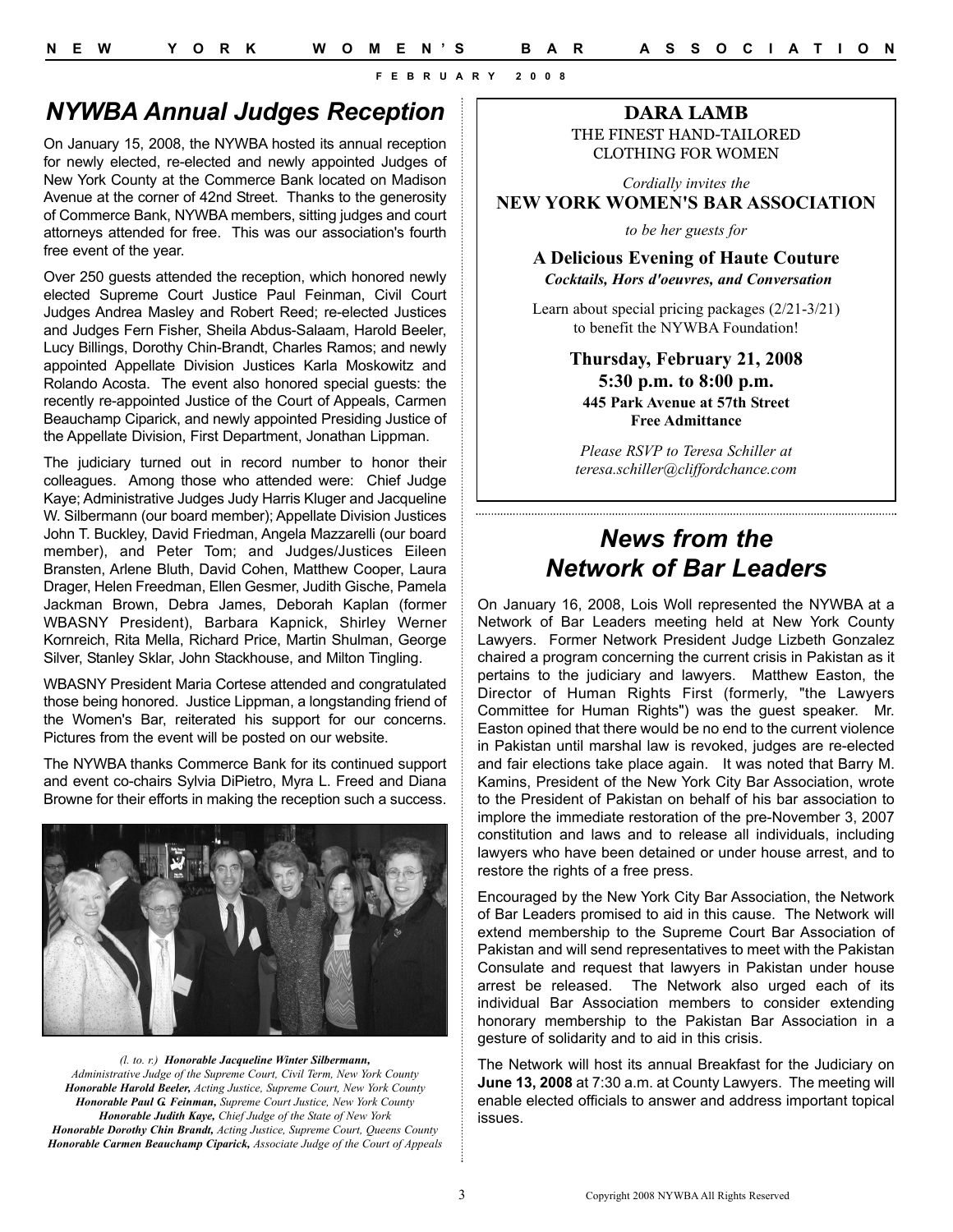## **ADR Committee Hosts Program on Securities Mediation** *By Annie M. Ugurlayan*

On October 17, 2007, the NYWBA ADR committee hosted a program on the basics of the Financial Industry Regulatory Authority (FINRA) Arbitration & Mediation. FINRA is the largest non-governmental regulator for all securities firms doing business in the United States and was created in July 2007 through the consolidation of the National Association of Securities Dealers (NASD) and the member regulation, enforcement and arbitration functions of the New York Stock Exchange.

Annie Ugurlayan, co-chair of the NYWBA ADR committee, welcomed the speaker, Kenneth Andrichik, who is Senior Vice President and Director of Mediation and Business Strategies, Dispute Resolution, at FINRA. Mr. Andrichik provided an overview of FINRA's work and its benefits. At the outset, he noted that the NASD and NYSE entities will be folded together. FINRA will use the newly revised NASD Code of Arbitration Procedure under which all cases filed on or after August 6, 2007 will be administered. However, the cases remaining at the NYSE (roughly 300) will be finished under the NYSE rules. FINRA dispute resolution functions are wide-ranging, from arbitration and mediation services, to consulting services, to arbitrator training.

Concerning FINRA's caseload, Mr. Andrichik explained that 70 percent consists of investor disputes with broker/dealers (e.g., suitability, misrepresentation, breach of fiduciary duty). That docket fluctuates with market changes. The remaining 30 percent are employment disputes such as wrongful termination or discrimination. For those who avail themselves of FINRA arbitration, they have a roster of 6,500-6,700 arbitrators in 73 cities (at least one in each state) from which to choose. Parties choose arbitrators from computer generated lists. Arbitration panels consist of 2 public members (i.e., not in the securities industry) and one non-public member, though all are considered neutral, and the chair must be a public member. There is also an extensive background check on all arbitrators to ensure that they can participate under FINRA rules. Hearings last an average of three to four days and arbitrators are not required to provide written explanations of their decisions. However, over 70 percent of arbitration claims are resolved prior to the hearing, more than 50 percent of which are settled by parties directly and through mediation. In arbitration cases brought by investors, combining settlements and favorable awards, more than 70 percent of them result in compensation for investors. Expedited arbitration proceedings (averaging 10.9 months to hearing versus 16.5 months in regular cases) are available for elderly or infirm parties.

Mediation is voluntary for all parties and the parties must agree on their mediator. Mr. Andrichik explained the other ways in which mediation differs from arbitration, starting with the considerably smaller (approximately 1,000) roster of mediators. There is also a separate qualification process for mediators and arbitrators. Arbitrators are not automatically mediators (and vice versa) and potential mediators are asked for their mediation

experience, which differs from arbitrators who are asked about their practical experience, character, and fitness. FINRA provides mandatory training for arbitrator candidates but expects mediator candidates to have completed substantial mediator training.

In each mediation case, parties choose their mediator usually from a list created from party preferences. For mediators, unlike arbitrators, it is difficult to get selected as the control is in the hands of the parties and attorneys tend to select familiar mediators. Counsel have expressed a preference for mediators who have arbitration experience. The scale of pay also varies widely. Arbitrators are paid a set fee based primarily on the length of hearings. Mediators set their own fees, usually hourly, based on supply and demand. Mr. Andrichik encouraged attendees to consider becoming an arbitrator or mediator.

In addition to its arbitration and mediation services, FINRA is engaged in ongoing initiatives such as continuing to improve processing times for hearing cases to decision, and implementing proactive measures to control discovery abuse, increase the speed and efficiency of the discovery process, and improve award payment. FINRA also strongly supports the expansion of law school legal clinics to assist parties who have smaller claims and are unable to retain an attorney.

Mr. Andrichik provided an insightful overview of FINRA arbitration and mediation as a viable ADR mechanism and one which the attendees and others can consider when advising clients, or even participate in as arbitrators and/or mediators. For more information about FINRA, please contact Kenneth Andrichik at Ken.Andrichik@finra.org. For more information about the NYWBA ADR Committee, please contact Christina Kallas at CKallas@nyc.rr.com or Annie Ugurlayan at anahide@aol.com.

**REPORTING** OURT U.S. Legal Support has been providing services to the legal community for more than 20 years. We are one of the largest full-service legal support companies, incorporating full-service court reporting, record retrieval and legal placement and staffing services. With 37 offices across the nation and the combined years of experience of our staff ILS. Legal Support can provide U.S. Legal Support nationwide coverage with local expertise. NY Locatio U.S. Legal Supports court reporting service provides superior court reporters utilizing state of the art technology. One Penn Plaza **Suite 1410** Our services include: NY, NY 10119 Complete online office with 24/7 access Text Video synchronization Realtime Reporting Legal Videography P: 212-759-6014 Daily and Expedited delivery Conference re F: 212-759-6155 Interactive PDF Transcripts Video teleconferencing Condensed transcripts / word indexes Interpreters Let U.S. Legal Support show you the power of our Commitment today. **SLEGAL** SUPPORT The Power of Commitment" www.uslegalsupport.com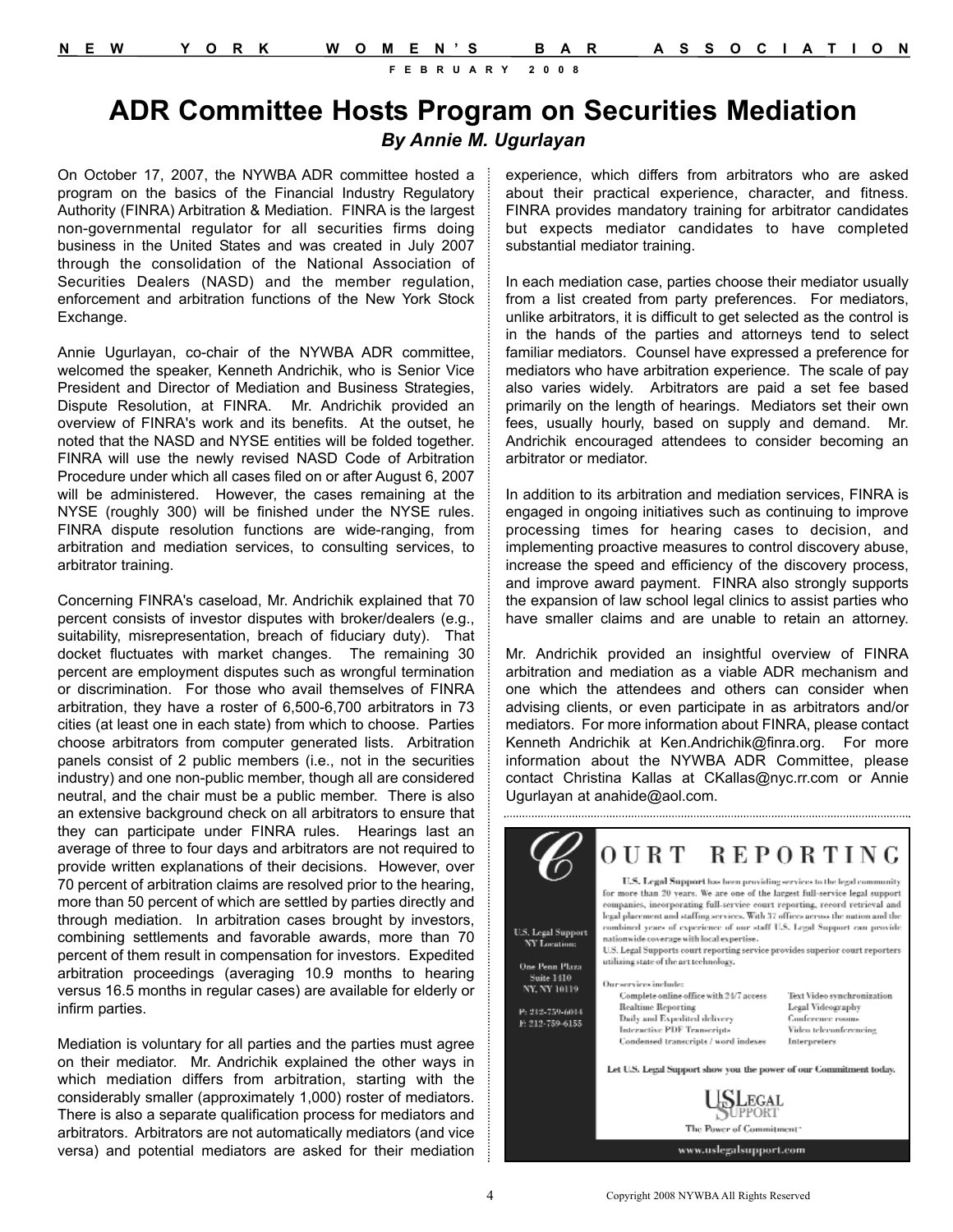## *Spotlight on Members* **- Julie Hyman**



You may have noticed Julie Hyman in commercials for Underoos, Dannon Yogurt, and Macy's. She has also had roles on "100 Centre Street" and "As the World Turns."

Hyman, who's now in her 30s, was discovered in an ice skating rink when she was six years old and landed a principal role in an Avon Commercial. She went on to have a successful career in commercials, modeling, television and film.

"My acting career was a total accident - I was in the right place at the right time," says Hyman.

When she reached six feet tall, she realized that acting would not be a long-lasting career. "Luckily, I was always a good student." Her income from acting enabled her to attend the Horace Mann School, Barnard College, and Cardozo Law School.

During law school, Hyman was exposed as a law clerk to matrimonial law. She clerked for Myra L. Freed, Esq., a Board member of the NYWBA and alumna of Cardozo Law School. Hyman attributes her membership in NYWBA to Freed who first introduced her to law. "There is something unique about the NYWBA. It's a group of smart, successful women

mentoring the next generation of women lawyers. You cannot find that at any other bar association."

During her twenties, Ms. Hyman honed her legal skills by working for matrimonial law firms. She was also elected National Board Member of Screen Actors Guild (1999-2002). She still volunteers her time at Screen Actors Guild, lecturing twice a year to parents of child actors at "Young Performer" Seminars. Hyman is a member of SAG and AFTRA, and also a member of the NYWBA, where she currently chairs the Publicity Committee.

In November 2004, Hyman launched her own law firm specializing in matrimonial and entertainment law from a home office dining room table. "I had two months' rent in my checking account," Hyman recalls. "It was truly a sink or swim situation. I decided to swim." Freed came to Hyman's rescue and offered her per diem legal work and reject cases. She also introduced Hyman to Walter F. Bottger, Esq., of Berkman Bottger & Rodd, who also offered her per diem work, reject cases, and a Manhattan conference room.

Ms. Hyman loves being a lawyer and working from her home office with her two small dogs Vegas, a five-year-old maltesepoodle, and Rocky, a six-month-old maltese toy. She welcomes per diem work from the matrimonial community and reject cases as she continues to build her law practice.

For more information about Julie Hyman, visit her website, www.juliehyman.com.

## **A World Fit for Children: A Five-Year Review & Appraisal**  *by Denise Scotto, Chair, NYWBA Children's Rights Committee*

From December 11 through December 13, 2007, the United Nations General Assembly convened a special session to review the World Fit for Children (WFFC) Plan of Action adopted five years ago in May 2002. There were approximately 93 youngsters from 53 countries participating as observers to the GA as well as participating as speakers at the kick off Children's Forum. There were an estimated 250 NGO observers representing 75 organizations from 52 countries and more than 140 member states.

The special session focused on the four outcome areas of the WFFC Plan of Action: promoting healthy lives; combating HIV/AIDS; providing quality education and protecting against abuse, exploitation and violence. Other issues that were included were children and climate change, child-friendly policies and legislation and gender equality.

Secretary General Ban Ki Moon delivered a statement via video feed from Bali, where he was involved in the UN Climate Change Conference. Member states in their interventions during the high-level plenary highlighted their efforts to achieve the goals of the WFFC Plan of Action. In particular many discussed legal reforms that had been made in compliance with the Convention on the Rights of the Child. Many also discussed specific national policies which were enacted to improve the quality of children's lives, create protection from child trafficking and sexual exploitation, and implement HIV/AIDS education and prevention.

Speaking on behalf of the European Union, youth delegate Rita Sobral expressed how despite the progress, millions of youngsters continue to be victims of hunger, violence, discrimination, HIV/AIDS and all forms of exploitation. She further remarked how girls suffer immensely because of their gender and called on governments to act to end all discriminatory practices toward girls.

At the conclusion of the special session, the GA adopted a short declaration in which member states reaffirmed their commitment to and renewed their political will to fulfill their obligations under the WFFC Plan of Action. Building on the work of Prof. Pinheiro and the recent UN Violence against Children study, one significant outcome is the creation of the post of UN Special Representative of the Secretary General for Violence against Children. This new post aims to coordinate the efforts of all UN specialized agencies, programmes and funds working on the issue of violence against children in addition to investigating such complaints.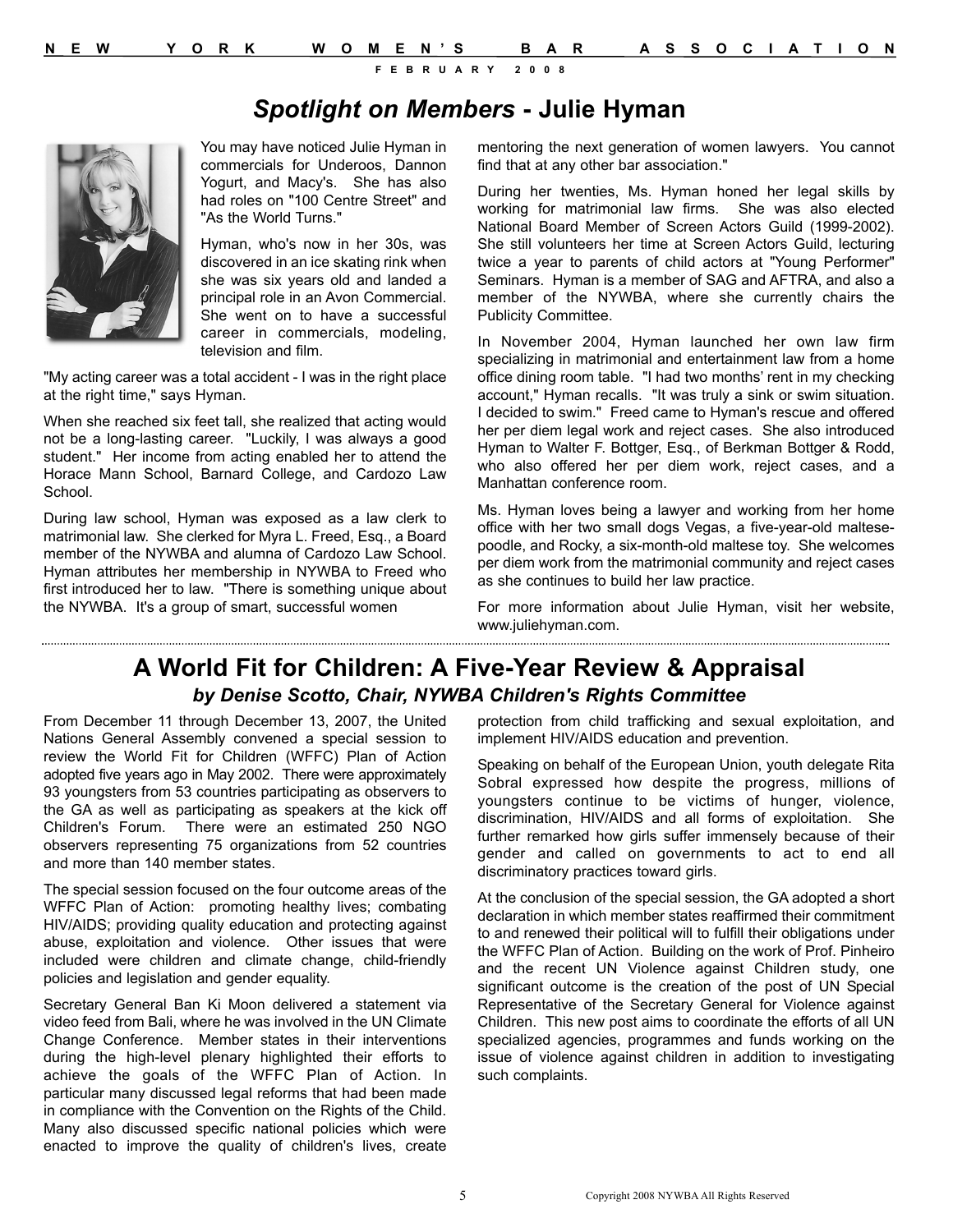# *President's Message continued from page 1* **REPORT OF THE NEW YORK WOMEN'S BAR ASSOCIATION COMMITTEE ON NOMINATIONS**

At its January 8, 2008 meeting, the Committee on Nominations nominated the following candidates to serve during 2008-2009 and for other terms as stated below. The elections will be held at the Association's Annual Membership Meeting on **April 10, 2008.**

#### **OFFICERS** (2008-2009)

President: Jo Ann Douglas Vice Presidents: Lisa A. Bauer

Recording Secretary: Bonnie R. Cohen-Gallet Corresponding Secretary: Kelly O'Neill Levy

Sylvia E. Di Pietro Donna M. Praiss Treasurer: Gretchen Beall Schumann

#### **BOARD OF DIRECTORS**

(Class of 2008-2011) Hon. Phyllis Gangel-Jacob Susan M. Moss Amy E. Halpert Hon. Sherry Klein Heitler Lisa A. Sokoloff

Elizabeth A. Bryson Hon. Angela M. Mazzarelli

#### **COMMITTEE ON NOMINATIONS**

Laurie Berke-Weiss Christina Kallas Phyllis S. Koffman Lisa A. Sokoloff

(2008-2010)

## **NOTICE TO MEMBERS - ANNUAL MEETING & ELECTIONS**

The **Annual Meeting of the Association** will be held on **April 10, 2008** at 6:00 p.m. at the Offices of Fulbright & Jaworski LLP, 666 Fifth Avenue, New York, NY 10103.

Article XIV, Section 1 of the By-Laws provides that only members of the Association who are in good standing and whose 2007-2008 dues have been received by **January 31, 2008** may vote at the Annual Meeting.

Article XVII, Section 10 of the By-Laws provides that any fifty members eligible to vote at the Annual Meeting may, by a writing delivered to the Corresponding Secretary not less than forty days prior to the Annual Meeting, propose candidates for officer or director positions to be voted on at the Annual Meeting. Any petition for a candidate must be sent to Corresponding Secretary Kelly O'Neill Levy, New York Women's Bar Association, 5009 Broadway, Suite 604, New York, NY 10034, and must be received by no later than **March 1, 2008**.

But that is not yet a reality. The recent survey by the NYWBA indicates that the number of females making partner is disproportionately low. While women are no longer denied entry into law school and the workforce, the "glass ceiling" continues to obstruct opportunities for career advancement. Our status and influence in the legal, financial and ultimately political arena is therefore not equal to our male colleagues. This disparity hurts not only women, but diminishes the legal profession as a whole.

The NYWBA exists in large measure to help ensure that the next generation of female lawyers has greater opportunities than the last. As female lawyers, we must recognize that the relative parity in our profession that some of us now enjoy was brought about by the pioneering efforts of prior generations. Their vision, skills, perseverance, and achievement made it possible, and indeed a lot easier, for aspiring attorneys today to dream and to achieve success. We owe it to them, and to ourselves, to work until the true equality they sought is achieved.

Jua Ce. Aotril

In recognition of the 35th Anniversary of the Supreme Court's landmark decision in Roe v. Wade

**The New York Women's Bar Association Foundation, Inc. and The Cornell Club**

*Invite you to join us for breakfast with*

#### **Dr. Sarah Weddington**

**Nationally Known Attorney Who Successfully Argued Roe v. Wade, Professor, Presidential Advisor and Author of the best-selling book A Question of Choice**

#### at

**THE CORNELL CLUB · NEW YORK** *6 East 44th Street (between Fifth and Madison) Thursday, March 6, 2008 8:00 a.m. to 9:30 a.m. (Space is limited)*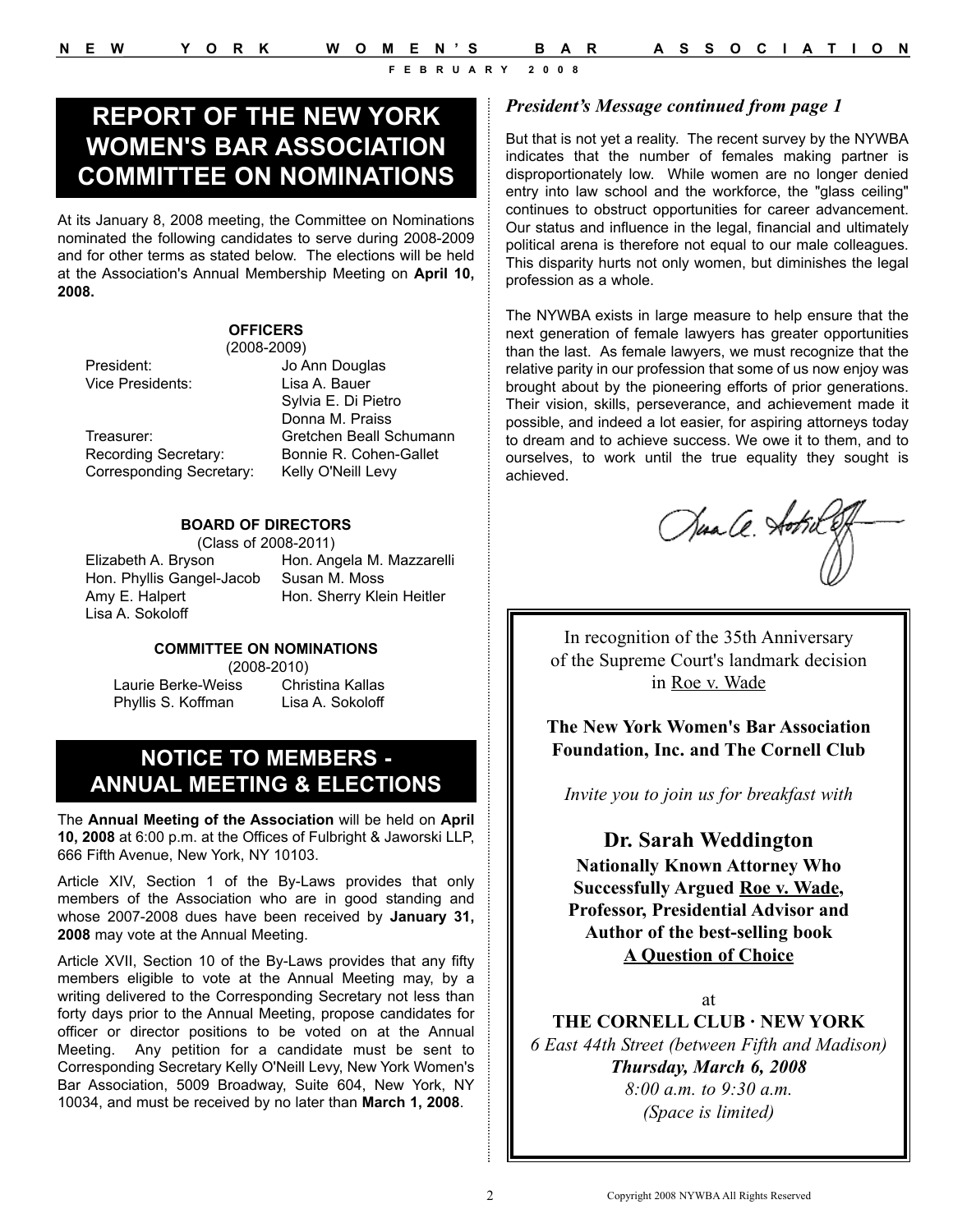## **The Honorable Karla Moskowitz Receives New Judicial Appointment**

On December 31, 2007 the Honorable Karla Moskowitz was appointed Justice to the First Department of the Appellate Term of New York Supreme Court. She has served as a Justice of the Supreme Court of New York, New York County since 1992, having become an acting justice in 1987. From 1982 to 1991 she was a Civil Court Judge in New York County. From 1978 to 1981 she served as an Administrative Law Judge at the New York State Department of Health.

Judge Moskowitz started her legal career in 1966 as an assistant to the First Assistant Attorney General of the New York State Attorney General's office, after which she was an associate counsel to the New York City Human Resources Administration. She then served as assistant counsel to the New York Health and Hospitals Corporation, after which she entered private practice for five years as counsel to Moskowitz and Moll, where she handled administrative, commercial, and matrimonial cases. She was a member of the 18-B criminal appeals panel and an arbitrator for the American Arbitration Association. Judge Moskowitz left private practice to serve as a hearing officer for the New York City Board of Education, where she heard appeals from decisions of committees on the handicapped.

Judge Moskowitz has spoken on and moderated many panels organized by the American Bar Association, New York State Bar Association, Canada-U.S.A. Women's Health Forum, Metropolitan Women's Bar Association, Cardozo Law School's Trial Advocacy Training Program, and Judges and Lawyers Breast Cancer Alert (JALBCA) (of which she is a co-founder). She has been actively involved in many bar associations, including the American Bar Association, in addition to serving on several boards of directors such as those of Columbia University Law School Alumni Association, Metropolitan Women's Bar Association, National Association of Women Judges, and Women's Bar Association of the State of New York. Judge Moskowitz is a past president of the New York Women's Bar Association.

Judge Moskowitz is also an active member of her community, and has served on the advisory committee of the Brotherhood Synagogue, Legal Outreach (a summer institute for inner-city high school students sponsored by Columbia Law School), and the Women's City Club. She is the recipient of numerous awards, including the Alfred University Abigail Allen Award for Distinctive Career Achievement, Phi Beta Kappa Award, the Edith I. Spivack Award of the Women's Rights Committee of the New York County Lawyers' Association, the Founder's Award of the Women's Bar Association of the State of New York, the Judges and Lawyers Breast Cancer Alert's Special Gavel Award, and the Metropolitan Black Bar Association's Jurist of the Year Award to judges of the Commercial Division of Kings and New York Counties. She is featured in *Portraits of Hope: Conquering Breast Cancer* in one of 52 inspirational stories of strength as a breast-cancer survivor and co-founder of JALBCA.

## **Update from Reproductive Rights Committee**

On October 24th the New York Women's Bar Association presented a CLE on Fertility and the Law sponsored by Extend Fertility and Sonnenschein Nath & Rosenthal LLP. A panel discussion was moderated by Pamela Madsen, the Executive Director of The American Fertility Association. Panelists Carole M. Bass, Susan L. Crockin, and Nancy Ledy-Gurren discussed a variety of legal issues relating to assisted reproductive technology (ART), including the role of the law in creating ART families, estate planning and ART and ART provider issues. This program was the inaugural program for the new Reproductive Rights Committee of the NYWBA.

The program opened with panelist Cara Birrittieri, author of *What Every Woman Should Know About Fertility and Her Biological Clock*, speaking about the scientific reality of the "biological clock" and her own personal experience with infertility.

A principal theme of the evening was the evolving nature of the law in this area. Susan spoke about how parentage is being established in cases involving sperm and egg donors and gestational surrogates as well as the essential elements of donor/donee agreements. The language of the agreements and the need for separate legal representation of the donor and donee warrant special attention given the unsettled nature of the law, the vast differences in the case law by state, and the fact that most cases are being decided by courts without legislative guidance.

Along the same lines, Carole discussed how courts are dealing with the inheritance rights of posthumously conceived children when the majority of state statutes entirely fail to address these children. She stressed the importance of advance planning by individuals and couples who have banked genetic materials.

From a provider perspective, Nancy spoke about informed consent and pre-implantation testing in ART. She began with a discussion of the first case permitting pregnancy reduction, the scientific advances that made that possible and how later scientific advances have created additional reproductive possibilities as well as additional liability concerns.

Extend Fertility, the program's sponsor, provided materials on egg freezing for women who may want to manage their fertility on their own time schedule, taking into account the pressures of career and modern life. The program was educational for all and the NYWBA hopes to present similar programs on an annual basis.

The New York Women's Bar Association extends its congratulations to Judge Moskowitz on her many years of distinguished legal service and her contribution as a role model for women attorneys, and wishes her continued success in her career.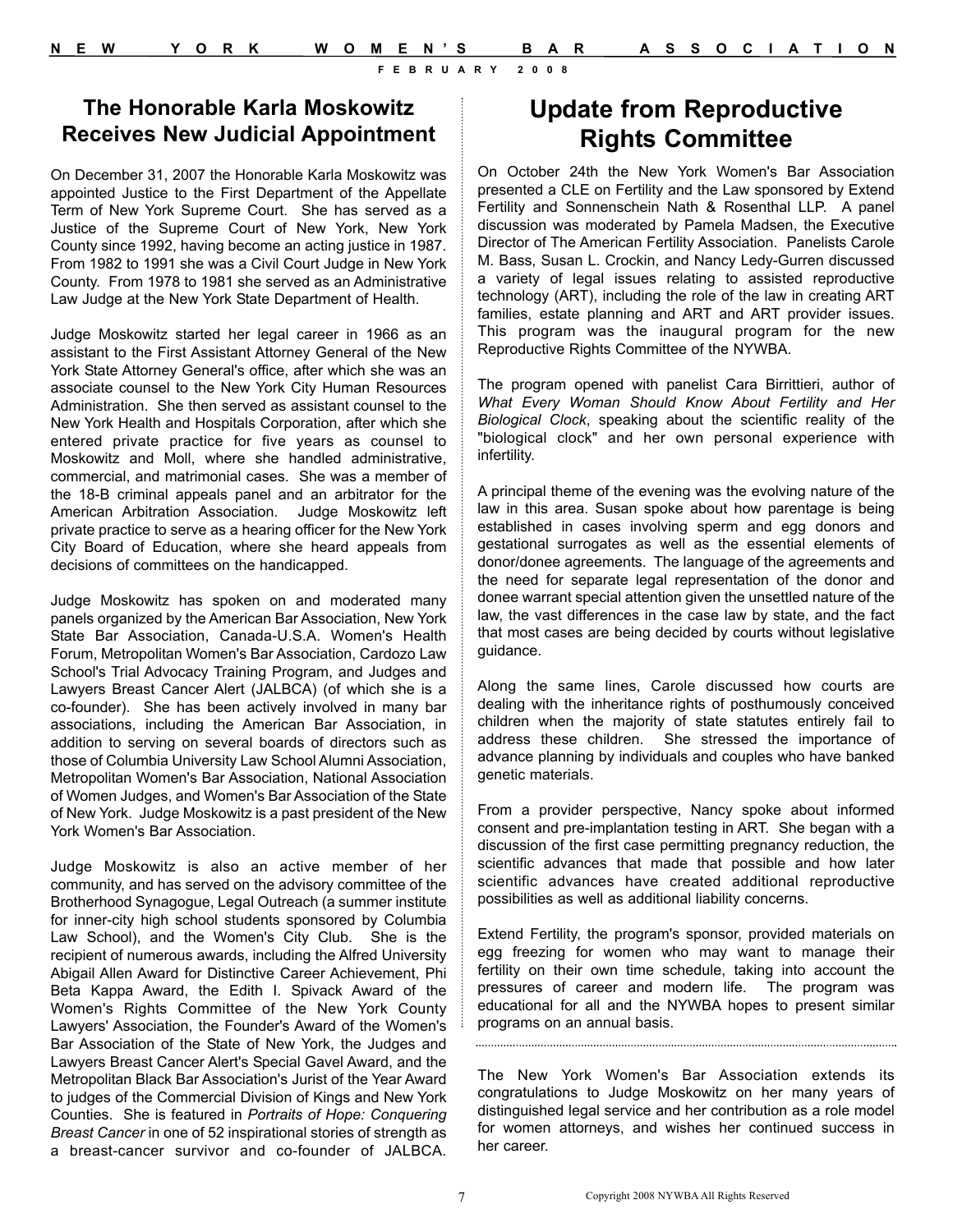## **Newsletter Deadline and Contact Information**

Submissions must be sent to the Newsletter Committee by the **10th** of the month for publication in the following month's newsletter. Please email articles, notes on members, committee calendars, and any other announcements to **Cassandra Porter, Esq.,** tel. no. 845-452-4200 ext. 4503, email **newsletter@nywba.org.**

# **NYWBA List Server**

The NYWBA List Server provides up-to-the-moment information concerning events, programs, and job announcements through email. Please email us at **info@nywba.org** if you have an announcement you would like to post on the list server or if you would like to be added to the list server.

Have you changed your address, firm, phone number, or other information? Please call 212-490- 8202 or send an email to "info@nywba.org" with the updated information. This will help us keep you informed and our records up-to-date.



**Official Website Provider for the NEW YORK WOMEN'S BAR ASSOCIATION**

Specializes in creating websites for attorneys and law firms, businesses and not-for-profit organizations

> \* Web Hosting \* \* Web Design \* \* Web Development \* \* Web Anything! \*

Contact Judy or Amy at 973-783-5583 or sales@tagonline.com. **www.tagonline.com**

*TAG Online is a women-owned business, certified by the Women's Business Enterprise National Council.*

Visit our website at **www.nywba.org**

# **NEW YORK WOMEN'S BAR ASSOCIATION**

**5009 Broadway, Suite 604, New York, New York 10034 (212) 490-8202 • Fax (877) 282-1462 • info@nywba.org**

PRESORTED FIRST CLASS MAIL US POSTAGE PAID TERMINAL PRINTING **COMPANY** 07030

Lisa A. Sokoloff **Vice Presidents** Jo Ann Douglas Lisa A. Bauer Sylvia E. Di Pietro **Treasurer** Gretchen Beall Schumann **Recording Secretary** Donna M. Praiss **Corresponding Secretary** Kelly O'Neill Levy, **Board of Directors** Jane Bevans Elizabeth A. Bryson Bonnie Cohen-Gallet Robin E. Eichen Catherine M. Foti Myra L. Freed Hon. Phyllis Gangel-Jacob Amy E. Halpert Randi S. Isaacs Christina Kallas Hon. Sherry Klein Heitler Kay Marmorek Marjorie A. Martin Hon. Angela M. Mazzarelli Susan M. Moss Cassandra Porter Amy Saltzman Teresa Schiller Hon. Jacqueline W. Silbermann Laura M. Twomey Andrea Vacca **WBASNY Representatives** Lisa A. Bauer Jane Bevans Elizabeth A. Bryson Bonnie Cohen-Gallet Jo Ann Douglas Hon. Betty Weinberg Ellerin Christina Kallas Marjorie A. Martin Amy Saltzman **Editor** Cassandra Porter

**President**